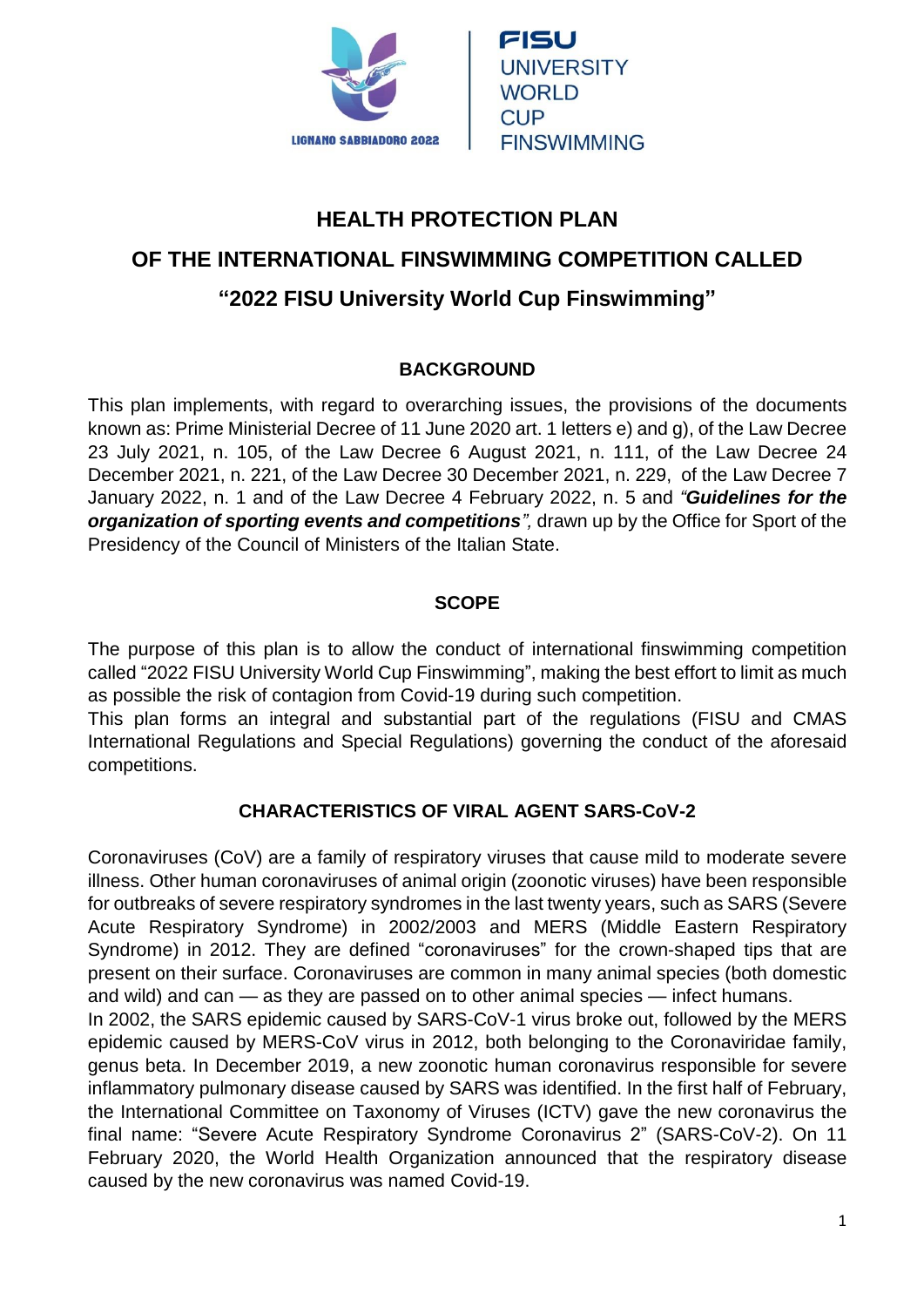#### **HOW THE VIRUS IS TRANSMITTED**

The new coronavirus is a highly contagious respiratory virus that spreads mainly through contact with respiratory droplets expelled by infected people through saliva, coughing, sneezing or just talking; direct personal contact; hands, e.g. touching the mouth, nose or eyes with contaminated hands. The virus is highly contagious. In rare cases, contagion can occur through faecal contamination. Heavy droplets normally manage to cover a space of no more than one metre before falling to the ground; this is why a distance of one metre is considered sufficient to prevent transmission. However, the significance of environmental factors must be taken into account.

The displacement of air caused by an athlete and/or following an opponent closely can increase the likelihood of droplet contamination over greater distances as compared to the established measure of social distancing. In these circumstances, the stronger the wind, the greater the distance required to ensure safe conditions. Normally, respiratory diseases are not passed on with food, which, however, must be handled in accordance with good hygiene practices.

According to currently available data, symptomatic people are the most frequent cause of virus spread. The WHO considers infection with a new coronavirus to be infrequent before symptoms develop, although there are numerous observations of transmission of the infection in the two days prior to the onset of symptoms. The incubation period ranges between 2 and 12 days, 14 days being the maximum precautionary limit. The most frequent route of transmission is the respiratory route, followed by surfaces contaminated with the hands and subsequent touching of the oral, nasal mucous membranes and conjunctivae.

#### **SYMPTOMS**

The most common symptoms of a coronavirus infection in humans include fever, coughing, difficulty in breathing. In the most severe cases, the infection can cause pneumonia, Acute Respiratory Distress Syndrome (ARDS), kidney failure and even death.

Common human coronaviruses usually cause mild to moderate upper respiratory tract diseases, such as the common cold, which last for a short period of time. Symptoms may include: rhinorrhoea (runny nose); migraine (headache); cough; pharyngitis (inflamed throat); fever; general feeling of discomfort; diarrohea. Like other respiratory diseases, new coronavirus infection can cause mild symptoms such as rhinitis (cold), pharyngitis (sore throat), cough and fever, or more severe symptoms such as pneumonia, possibly involving very severe breathing difficulties.

A common symptom is anosmia (decrease/loss of the sense of smell) and ageusia (decrease/loss of the sense of taste), which seem to characterise many clinical conditions. In some cases, the infection can be fatal. The people most susceptible to severe forms include the elderly and those with pre-existing diseases. The most frequent pre-existing diseases detected in deceased persons include cardiovascular diseases, arterial hypertension, type 2 diabetes mellitus and chronic respiratory diseases, such as chronic obstructive pulmonary disease. Since the symptoms caused by the new coronavirus are non-specific and similar to those of the common cold and influenza virus, laboratory tests can be performed to confirm the diagnosis if contagion is suspected.

At present, the only test capable of establishing whether active infection has occurred, unless viral isolation by culture is relied upon, is the nasopharyngeal swab with Real Time-PCR (RT-PCR) detection of viral nucleic acid. Serological tests, according to WHO guidance, cannot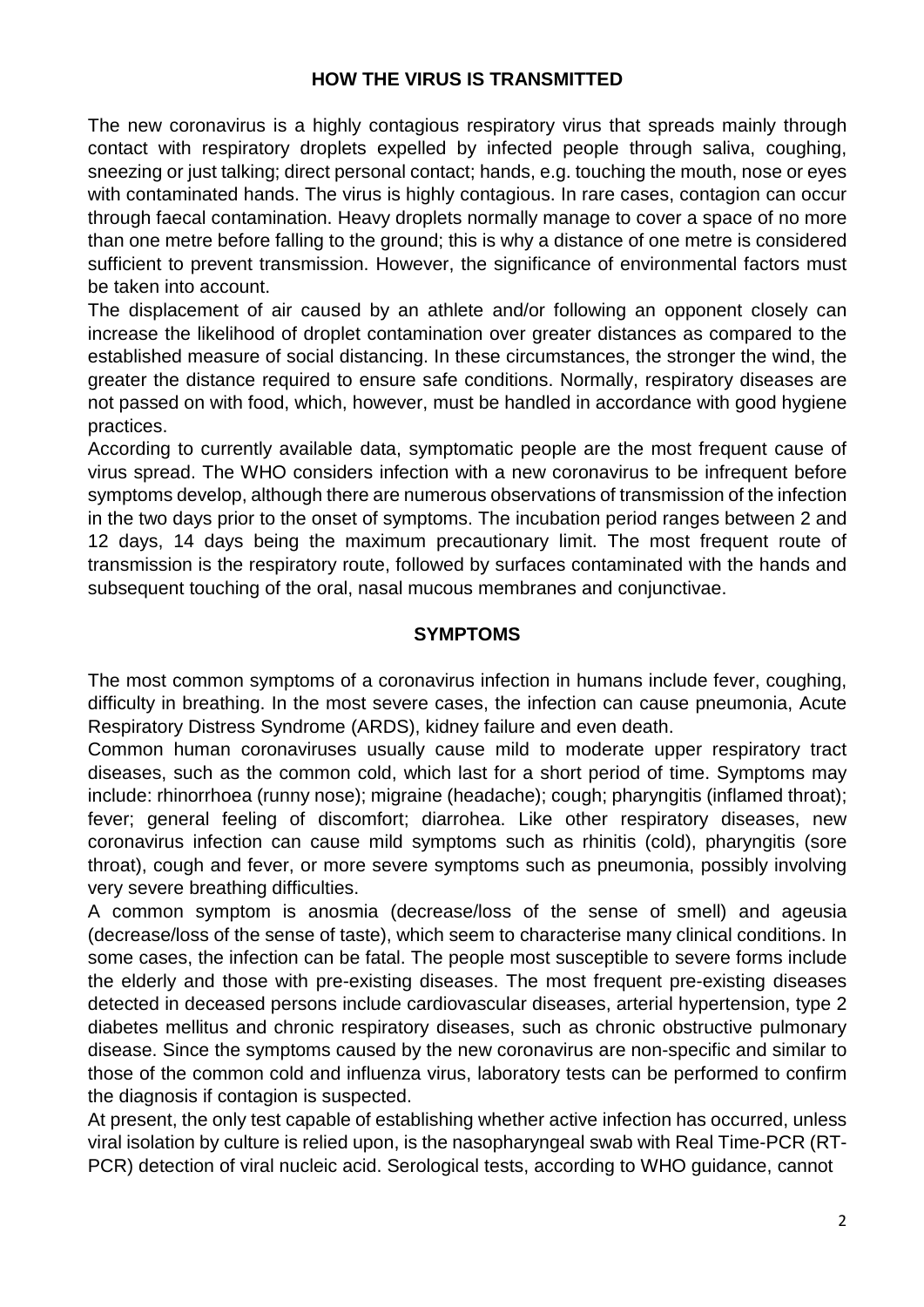replace the molecular diagnostic swab test, but can provide epidemiological data on viral circulation in the working population.

With regard to reliance on serological tests in health surveillance for the purpose of establishing fitness, those available at present are not sufficiently valid for such purpose. For this reason, at present, there are no indications for their use for both diagnostic and prognostic purposes in occupational contexts, let alone to establish an individual worker's fitness.

#### **RISK ASSESSMENT CRITERIA WITH PARTICULAR REFERENCE TO THE SPORTS ENVIRONMENT**

The criteria to be used for the assessment of the risk of transmission of the epidemiological contagion in the sports environment due to the presence of the coronavirus rest mainly on the:

- identification of the risk factors associated with the danger level of the virus;

- identification of the mechanisms of virus transmission by making reference to the scientific literature. In this connection, as an input for assessment, it is established that transmission occurs both by air and by contact;

- identification of the sources of possible contagion within the sports sites, taking into account the organisation of sites, work activities, sports activities and support for the purposes of such activities by accompanying persons;

- qualitative identification of the probability of transmission as a result of contacts between sports operators.

Following the risk assessment, a set of prevention and protection tools may be defined for risk management purposes. As a preliminary and essential stage to identify the prevention and protection measures to be adopted for the containment of the specific risk, an accurate analysis needs to be carried out in respect of the (i) activities performed on a sports facility by the staff, (ii) organisation of sports activities, and (iii) layout of a sports site.

To this end, the following steps are involved:

- analysing the organisation of sports and support activities;

- identifying sports and support activities that can be carried out through DL (Distance Learning) or remote working, the number of sports operators involved, presence of accompanying persons;

- identifying the paths for the sports operators identified as well as any accompanying persons;

- classifying sites and sports on the basis of the (i) number of people attending at the same time, (ii) type of physical activity carried out in terms of space, (iii) physical effort required of the athlete, (iv) peculiarity and ventilation of premises, time of attendance;

- analysing the layout of classified sites and sports;

- identifying the staff working outside the site, analysing paths and contacts with other people;

- establishing whether sports workers and/or operators are present at other sports sites;

- analysing the means of transport (public/private) and secondary risks;

- time schedule and review of emergency plans and procedures.

The employer/manager of the sports site/representative of the sports organisation, according to his/her own sports activity organisation plan, must — as a matter of priority — identify inperson activities to be performed:

- based on a single shift of activity/performance;

- based on several shifts of activity/performance;
- with restricted access by sports operators and/or accompanying persons;

- according to special procedures.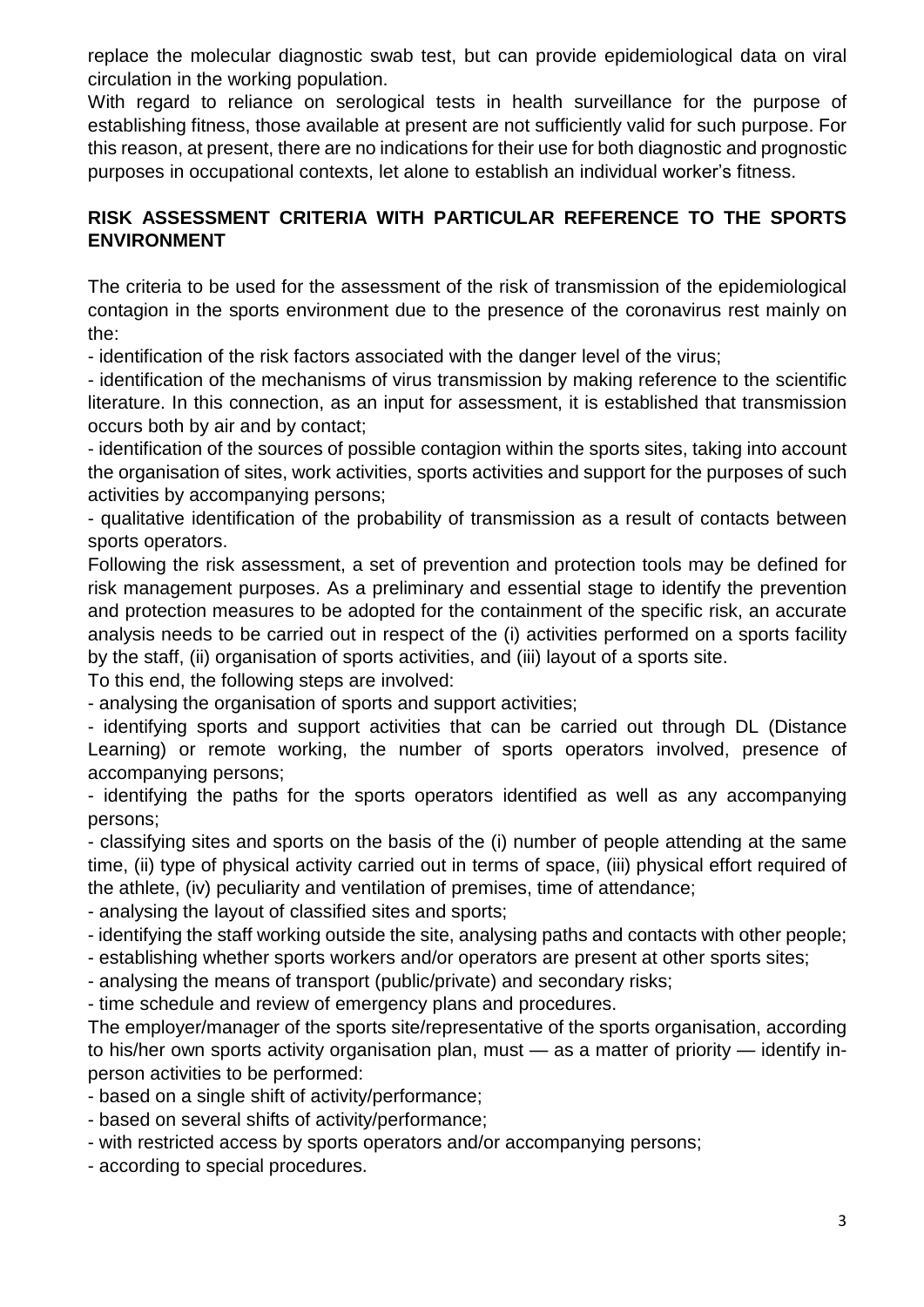As part of one's own organisation, consideration must be given to the sports and support activities that can be performed remotely (through LD or remote working). Namely:

- delocalising, at least in part, the activities assigned, without the need for sports operators and/or accompanying persons to be present at all times at the sports site;

- organising the performance of sports and support activities in accordance with the goals being pursued and in an independent manner;

- relying on technological equipment suitable for the performance of sports and support activities outside the sports site;

- monitoring and evaluating the outcome of the activities assigned, in relation to the planned goals.

With regard to activities to be carried out at the sports site, the following actions need to be taken:

- considering rearranging such activities with the aim of reducing the number of sports operators (and/or accompanying persons) in attendance at the same time, i.e. consider whether it is possible to rearrange the tasks/activities so as to reduce their number consistent with any requirements set out by the specific sports discipline/sports organisation or technology, equipment and operating limits, considering the need to provide training over the very short term;

- dividing sports operators (and/or accompanying persons) — whose attendance is still deemed necessary even following any rearrangement — into groups that carry out the same activity/task at the same sites;

- establishing the risk per area in greater detail and the possible extent of the movements;

- ensuring the presence of a qualified sports coach;

- ensuring that the presence of athletes, trainees and other personnel in places where sports, motor or physical exercise activities take place is registered using a log or other solution, whether technological or otherwise;

- organising a system for the sanitisation and constant cleaning of the premises.

With respect to each sports operator, account must be taken of the most usual routes accessed within the same time bands, with particular reference to: entrance to the sports site; access to sports sites/areas; access to common areas and other places; access to changing rooms and toilets.

In the areas of specific competence, it is essential to ensure that thorough information is provided to sports site workers and all operators and, in general, to all individuals present at the sports site for various reasons, with respect to the contents of this document and the necessary arrangements made to ensure compliance with these provisions and protection of public health.

## **PREVENTION AND PROTECTION MEASURES**

Prevention and protection measures are aimed at managing the risk of contagion within a sports site. They should be adopted on the basis of the specific sports characteristics that have been identified during the risk analysis phase, bearing in mind that prevention and protection measures should not be viewed as alternatives, but as minimum requirements for the containment of contagion in relation to the current epidemiological situation.

At present, the main contagion prevention measures recommended by the health authorities include distancing, hand hygiene (including by using sanitising solution dispensers), surface hygiene and the use of masks and visors to prevent droplets from being dispersed.

On the basis of the specific results of the analysis of sports organisations and of the risk assessment carried out, the following organisational, procedural and technical measures can be identified.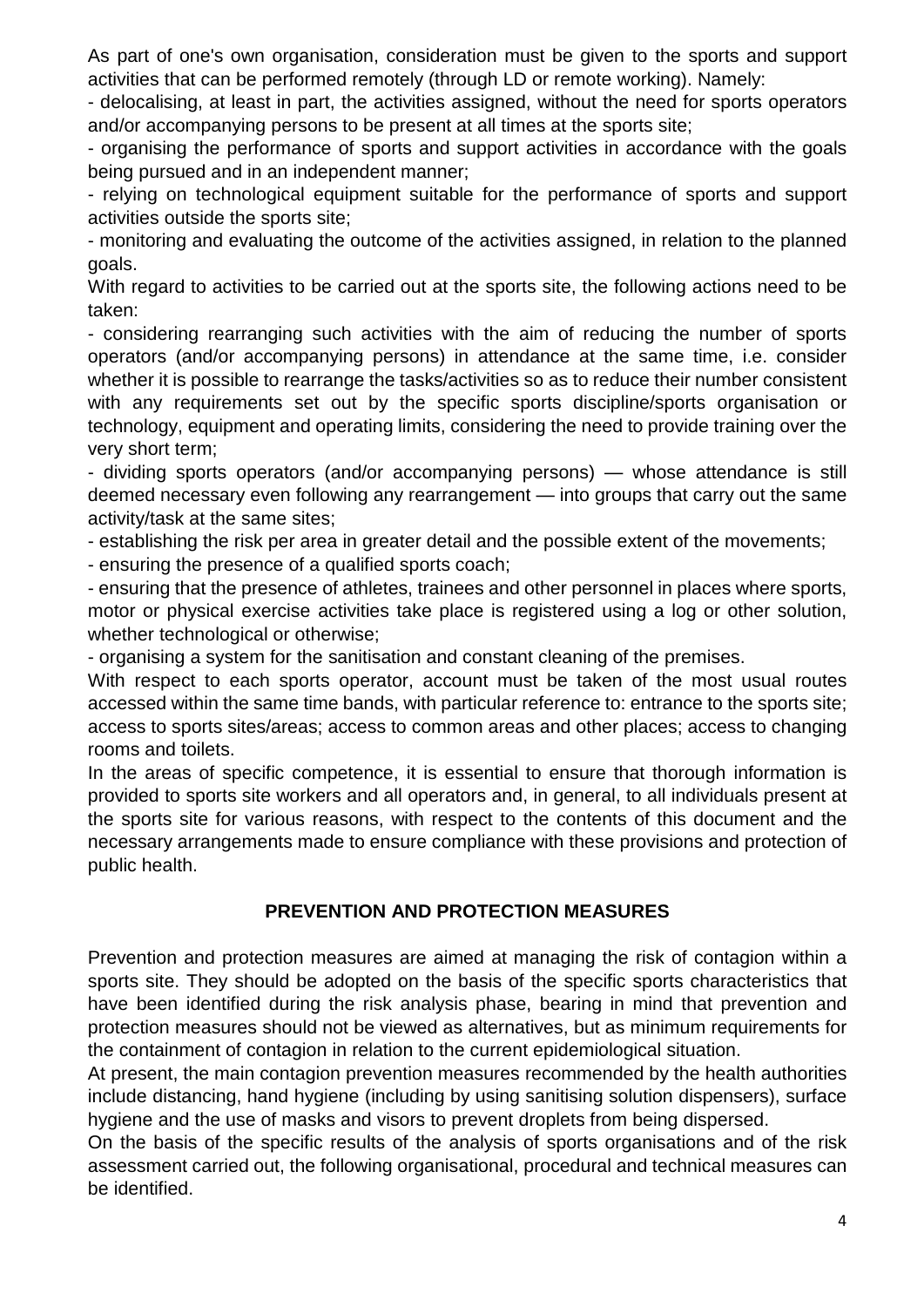Managing entrance/exit at sport sites by sport operators and other individuals

- Encouraging staggered entry/exit times to avoid as much contact as possible in common areas (entrances, changing rooms, toilets, waiting rooms, areas dedicated to sports activities, refreshment areas, etc.).

Layout and route review

- According to specific needs, a new and different internal circulation approach should be adopted;

- points of entry into and points of exit from the facility should be differentiated, if possible;

- "anti-contagion" separating barriers should be installed in areas considered as critical due to direct contact;

- athletes' resting places (e.g. poolside) should be considered;

- anti-doping room;

- for each place involved, simulation drills should be performed regarding the routes and flows of people moving between one place and another, so as to assess any inflow and outflow gatherings as well.

Managing symptomatic cases

- An isolation area should be created where individuals showing Covid 19-related symptoms during sports activities may be temporarily gathered;

- a procedure should be developed for handling sports operators, or other individuals present on the sports site, who show symptoms attributable to Covid-19 during sports activities.

Hygiene measures and practices

- Wash one's hands frequently;

- wear the contagion prevention equipment prescribed for each situation/sport, depending on the intensity of physical exercise and the wearability of the equipment;

- maintain the minimum interpersonal distance appropriate to the motor movement, intensity of physical exercise and other mitigation measures available;

- avoid touching one's eyes, nose and mouth with one's hands at all times;

- sneeze and/or cough in a handkerchief avoiding hand contact with respiratory secretions; if a handkerchief is not available, then sneeze into the elbow;

- avoid leaving clothes worn for physical activity in places shared with others. Instead, store them in backpacks or personal bags and, once back to the room of the Bella Italia Sports Village, wash them separately from other clothes;

- always drink from disposable glasses or personal bottles;

- immediately discard tissues or other (well sealed) materials used into appropriate containers;

- avoid eating food in the changing rooms.

Surgical masks

To afford adequate protection, surgical masks must comply with EN 14683:2019 standards.

The application of these standards ensures that the surgical masks perform the following main functions:

- bacterial filtration efficiency: the tests set out in the standard ensure that any biological contaminants present in the sputum of the person wearing the mask (liquid particles) cannot pass through the filtering material of the mask;

- Breathability: this test is aimed at ensuring that the person wearing the mask can breathe through the fabric without too much effort. No requirements are set for the exhalation phase;

- biocompatibility: the purpose of this test is to ensure that the skin of the person wearing the mask will not experience irritative, toxic or allergenic consequences;

- cleanliness: the purpose of this test is to ensure that the material of which the mask is composed affords an adequate level of cleanliness, the mask being positioned on intact skin, close to the nose and mouth mucous membranes;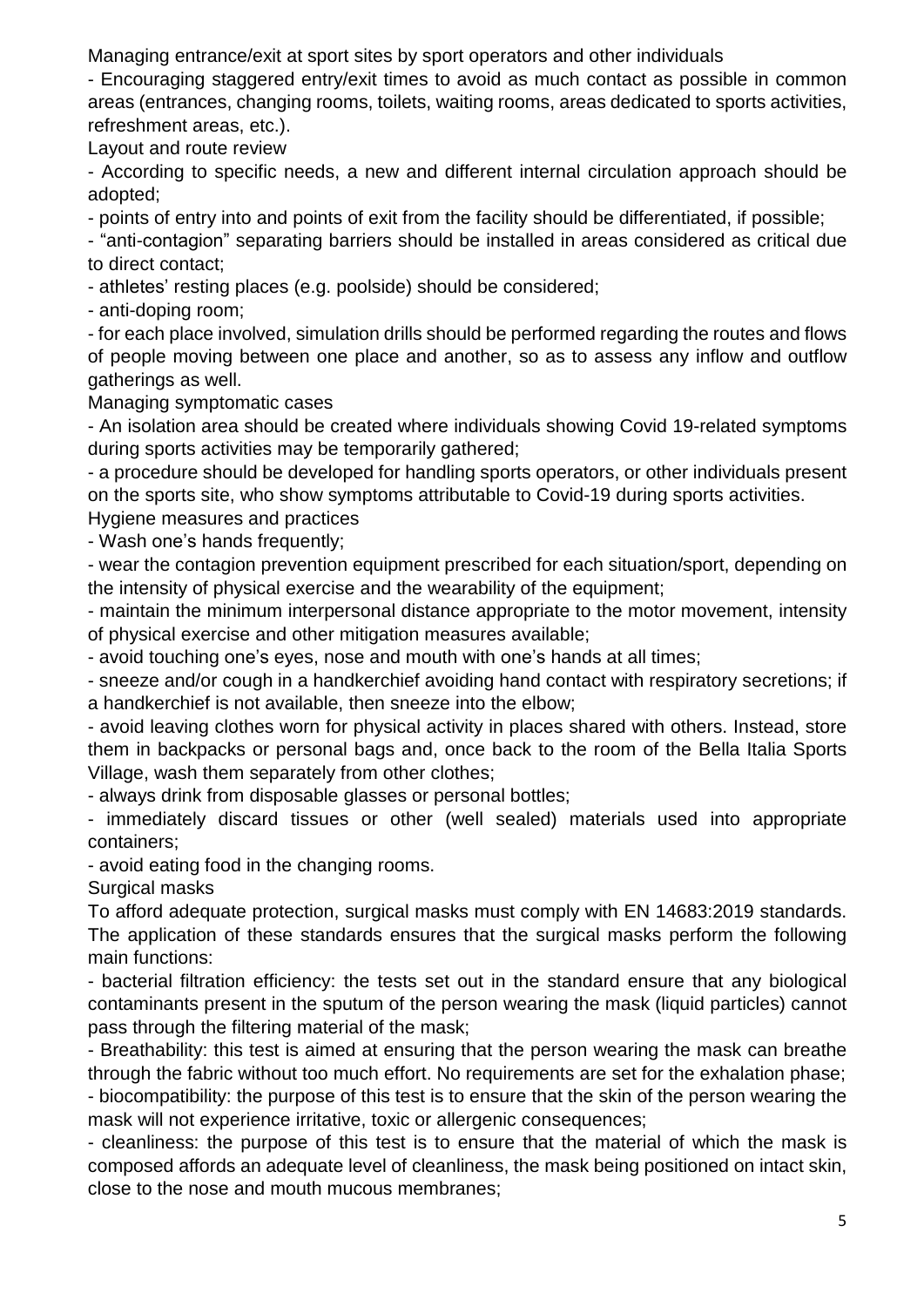- wearability: the shape of the mask must allow it to be worn close to the nose, mouth and chin of the wearer, ensuring that the mask fits perfectly to the sides. No full adherence or face sealing properties are required.

Surgical masks will perform their protective function only if properly worn and changed frequently, typically every 4 hours or replaced when removed for eating or drinking.

#### **MEASURES FOR FINSWIMMING COMPETITIONS**

#### **General measures**

The organizing committee must form a crisis task force, which will be entrusted with the responsibility of relating with the state authorities and the FISU.

In order to reduce the risk of Covid-19 infection as much as possible during the event, the Organising Committee will apply a bubble to bubble system (isolation in dedicated buildings and private transportation from and to Venice Airport). For this reason the participating delegations will be required to stay in the Bella Italia Sports Village.

In addition, it is highly recommended that all participants:

- a) Remain inside the Village throughout the event, refraining from leaving the premises except in cases of extreme necessity;
- b) Always keep the same place at the table during meals;
- c) Avoid any kind of situation that might hinder compliance with the social distance of at least two metres inside the sports facility and at least one metre in all other areas.

Considering that Finswimming takes place indoors, strict rules must be applied regarding the use of protective equipment and the utmost effort must be made to prevent situations that may frustrate compliance with an interpersonal safety distance of at least two meters. This applies to both poolside as well as other areas that are part of the facility (reception, etc.). Therefore, all the methods (e.g. shifts, staggered access, etc.) that allow the competitions to be held in conditions of absolute safety must be relied upon. In the areas outside the sports facility, the safety distance must be at least one meter. All those who take part, in whatever capacity, in the competitions (athletes, technicians, assistants, judges, organisational staff, officials, etc.) are required to wear a mask (**type Ffp2**) and not to consume food and drinks inside the sports facility.

#### **Precaution behaviour**

Each National University Sport Federation should identify a person responsible for the correct application of the FISU Epidemiological and Health Safety Guidelines and the Organising Committee Health Protection Plan and to cooperate with the Health working staff.

Participants in the competitions must comply with the following rules:

- Obligation to stay at the room of Bella Italia Sports Village in the event of temperature (over 37.5°) or other flu symptoms (cough, breathing difficulties, etc.), informing the OC crisis task force, who will inform the respective authorities according to the Italy's plan of action;
- Obligation to promptly notify the OC crisis task of the onset of any influenza symptoms after entering the sports site or during the sports performance, ensuring that an appropriate distance is kept from the people present at the competition site. The OC crisis task force will inform the respective authorities according to the Italy's plan of action;
- Adoption of precautionary measures to access the sports site and, in particular, during the sports performance, such as: maintaining a safe interpersonal distance; complying with the ban on gatherings; observing the rules governing hand hygiene; using the personal protection equipment provided (mask Ffp2);
- Signing and handing over to the organiser a self-declaration (attached at the foot of this plan).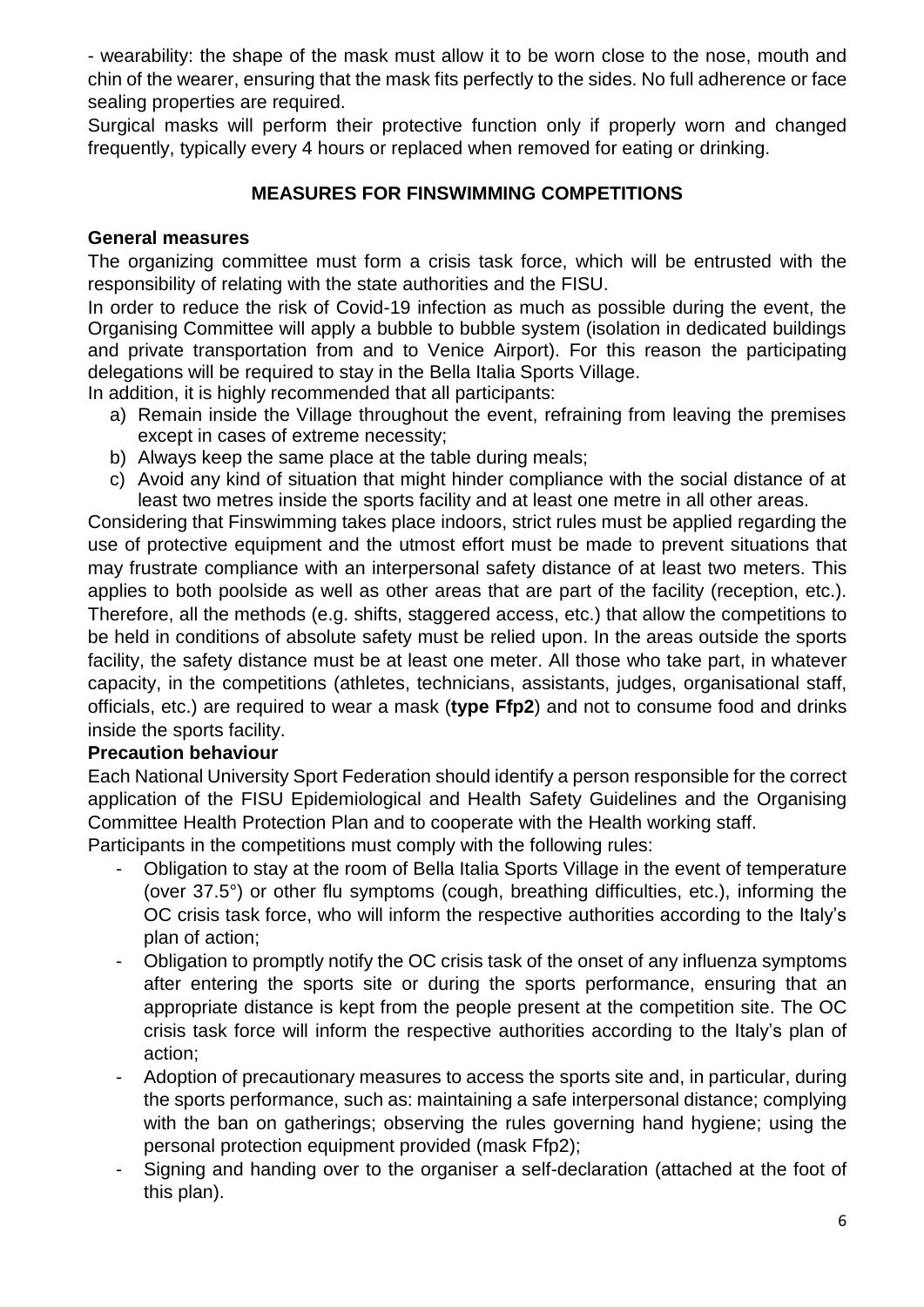Athletes and assistants must make sure that each use their own equipment.

#### **Health check at the entrance to the sports facility**

- A number of health monitoring methods will be applied, including but not limited to, checking body temperature and ensuring that masks Ffp2 and other personal protective equipment are used;
- Anyone who has not been correctly identified in advance will not be allowed to access the sports facility;
- Participants coming from Italy and San Marino must hold reinforced Covid-19 green certificates, including:
	- Anti-SARS-CoV-2 vaccination, at the end of the prescribed cycle;
	- Recovery from Covid-19, with simultaneous termination of the prescribed isolation period following infection with SARS-CoV-2.
- Participants coming from countries other than Italy and San Marino must, in accordance with the provisions of Annex 1:
	- Complete, prior to entry into Italy, the Passenger Locator Form (to learn more, please view the following web page: [https://app.euplf.eu/#/\)](https://app.euplf.eu/#/);
	- Undergo, within 48 hours of arrival in Italy, a rapid molecular or antigenic test and be able to produce the outcome certifying they tested negative for the SARS-CoV-2 virus;
	- Hold reinforced Covid-19 green certificates (or other equivalent certificates in one of the following languages: Italian, English, French, Spanish or German), including:
		- Anti-SARS-CoV-2 vaccination, at the end of the prescribed cycle (vaccines valid in Italy even if administered abroad are: vaccines for which the holder of the marketing authorization is the same as in the European Union (the list is attached); Covishield (Serum Institute of India), produced under license from AstraZeneca; R-CoVI (R-Pharm), manufactured under license from AstraZeneca; Covid-19 vaccinerecombinant (Fiocruz), manufactured under license from AstraZeneca). In the case of vaccinations with unauthorized vaccines or not as equivalent in Italy, access to the swimming pool, hotel and restaurant services is allowed after carrying out a rapid or molecular antigen test with a negative result for the SARS-CoV-2 virus having validity of 48 hours from execution if rapid antigenic or 72 hours if molecular. To holders of a certificate issued by the competent foreign health authorities of successful recovery or vaccination against SARS-CoV-2 with a vaccination authorized or recognized as equivalent in Italy, in the event that more than six months have passed since the completion of the vaccination cycle primary anti SARS-CoV-2 or from Covid-19 healing, access to the swimming pool, hotel and restaurant services is allowed after carrying out a rapid or molecular antigenic test with negative result for the SARS-CoV-2 virus, valid for 48 hours from execution if antigenic rapid or 72 hours if molecular;
		- Recovery from Covid-19, with simultaneous termination of the prescribed isolation period following infection with SARS-CoV-2;
- With a view to preventing epidemic outbreaks, should the relevant health authority issue additional measures, all participants in the event will be required to fully comply with such measures.

#### **Mandatory emergency plan**

• Procedure for the safe management of a person who tests positive for Covid-19 or has a body temperature above 37.5°C and shows Covid-19 symptoms. This procedure includes (i) identifying a suitable place for isolation, (ii) selecting staff equipped with personal protective equipment to be used for contact with the infected or potentially infected person and, if necessary, (iii) request immediate action by healthcare personnel and implement the relevant protocols. Furthermore, the FISU must be promptly informed.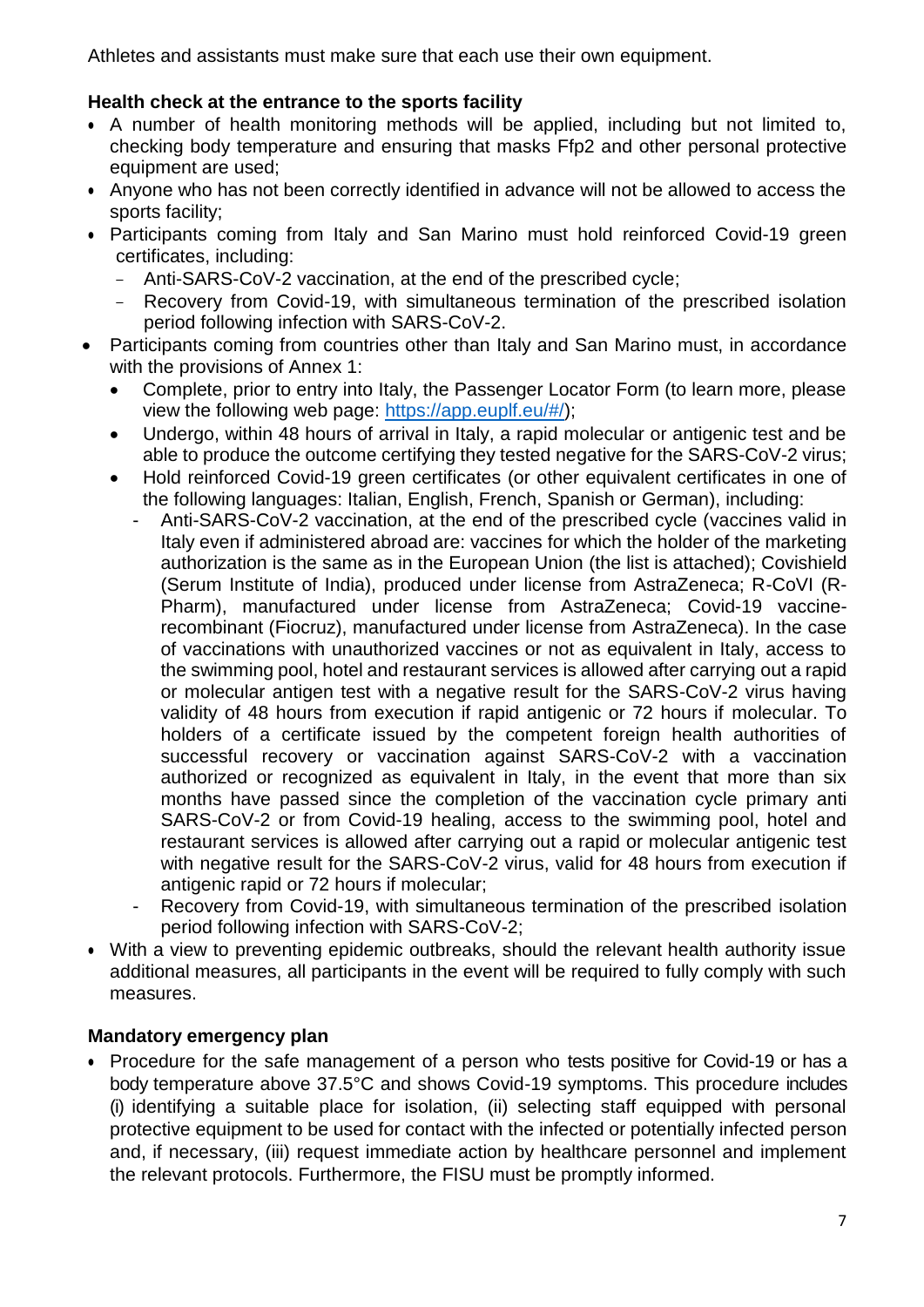It is understood that the implementation of the relevant protocols shall not cause CUSI and the Organising Committee to incur any expense or any responsibility whatsoever.

#### **Measures to be implemented after the emergency phase**

• In the post-emergency phase, if a swab test is found to be positive, then cleaning, sanitation and disinfecting operations will be carried out in accordance with current legislation.

### **Event organisation**:

- **Accreditation**: At the arrival at Bella Italia Sports Village only head of delegation or his/her assistant will be authorized to receive the accreditation cards for the delegation (athletes and officials). The security staff present will be present at the accreditation centre for checks. All payments should be completed before the arrival. All accreditation related documents must be added on-line. All accreditations cards will be prepared before the arrival of the respective Teams.
- **Accommodation**: All the participants will be hosted at the Bella Italia Sports Village in different buildings. A building for FISU Family, Organising Committee and Judges and a building for athletes. All meals will be prepared directly at the accommodation building restaurant. Each room will be large enough to accommodate as maximum three people according to Italian rules.
- **Communications**: Communications will be delivered electronically. Before arriving in Lignano Sabbiadoro, each participating delegation will be required to provide (by email to [cednuotopinnato@fipsas.it\)](mailto:cednuotopinnato@fipsas.it)) one or two WhatsApp numbers both to receive all communications and information about the event and to send and receive any kind of document, avoiding contacts with other people.
- **Food and beverage**: Only sealed bottles were provided and allowed and these must not be shared. Time in the athletes lounge/dining hall will be limited to the minimum necessary. Food shall not be shared.
- **Meeting and ceremonies**: Technical meetings, press conferences and/or Heads of Delegation meetings will take place preferably on-line. If meetings will take place physically, only one member of the delegation will be able to take part in it. Ceremonies will take place in an extremely sober manner and be limited to the strictly necessary institutional aspects according to FISU protocol as possible. The opening and closing ceremonies will take place at the Auditorium Hall located near the swimming pool. The details of the opening and closing ceremonies will be provided during the technical meetings. The opening ceremony will be broadcast live via streaming.
- **Spectators**: Presence of the public is forbidden. Competitions must be held behind closed doors. The competitions will be broadcast in live streaming. The contact to view the live streaming will be communicated a few days before the start of the event.
- **Transportation**: A transportation service will be organised by the Organising Committee from and to Venice Airport or Latisana train station. All the buses and cars will be sanitized before every travel. The passengers must respect all the preservation and protection measures (e.g.: wearing safe mask Ffp2, hands sanitization, maintaining interpersonal safety distance).
- **Workforce**: The Organising Committee will inform the members of the staff and the volunteers about the healthy protection plan and the general measures to be adopted to prevent contamination of venues and participants.

#### **Carrying out events**

**Morning qualifying events**: They will be held with a staggered entry per heat, with a start list showing pool entry and competition start times. 25 minutes will elapse between heats to allow warm up in the 25-metre pool and to get on the starting block without a roll call, according to the time schedule shown on the start list. There will be a one-way walkway, as shown in the photo, which means that once participants have left the 25-metre pool,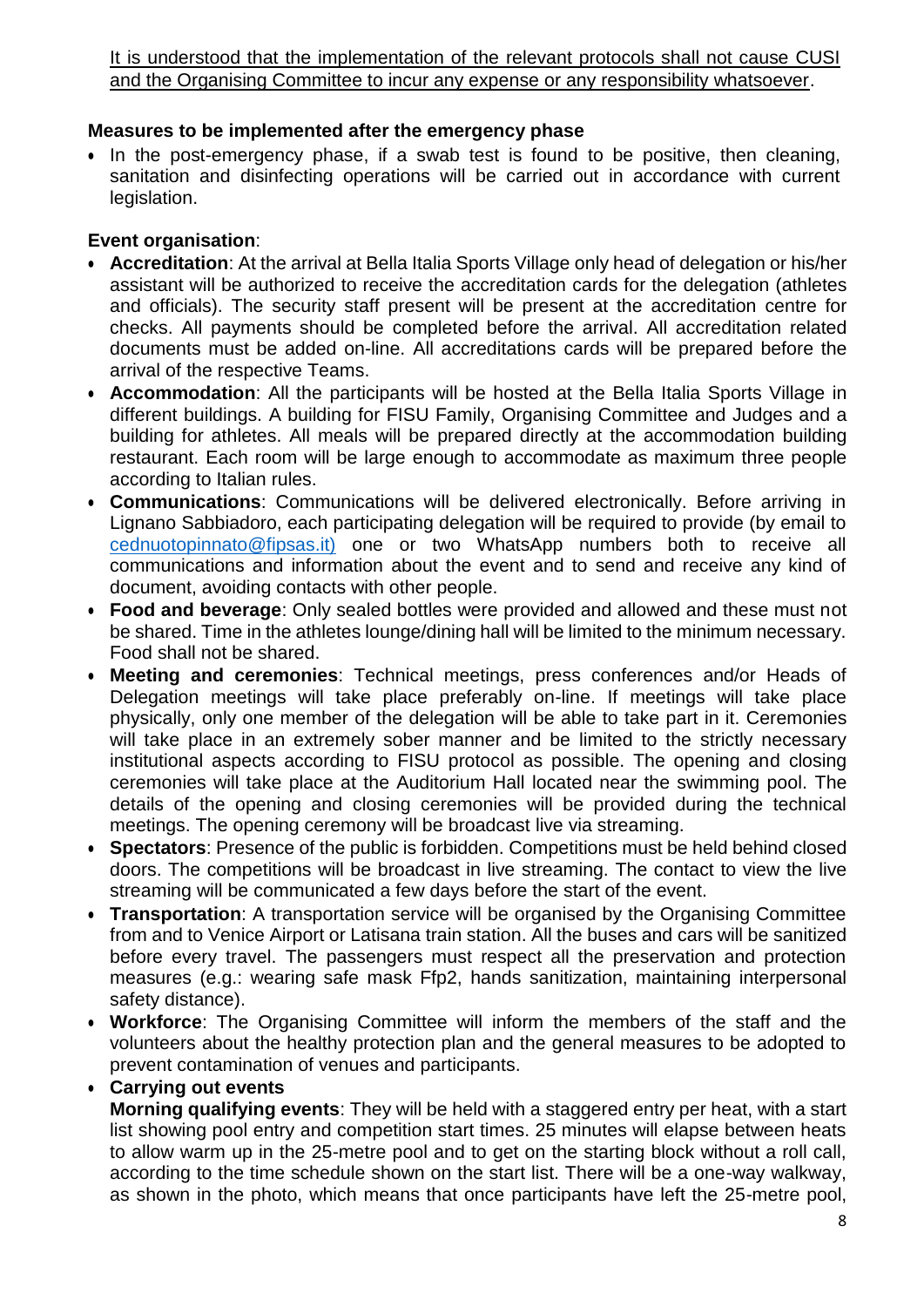they will not be allowed to access it again after the event.

No athlete will be called before the start. Wearing a face mask Ffp2 will be mandatory for everyone up to the starting block. A quick check will be carried out before the start. Showing up late will cause a participant to forfeit his qualifying event. As soon as the event is over, each athlete must leave the facility as quickly as possible using the safety exits of the 50 m pool.

**Afternoon finals**: Only the finalists will be allowed to enter the pool and to warm up for 45 minutes in the 50-m pool. Again, once they have completed their respective event, the participants will be required to leave the pool as quickly as possible, according to the same procedure as the one followed in the morning.



- **Coaches and accompanying persons authorised to enter the pool** Only two coaches per delegation will be allowed to access the pool. Any other requests will be reviewed by the Organising Committee.
- **Start list and rankings** They will be announced exclusively by electronic means.
- **Secretarial formalities —** Where secretarial formalities are required to be discharged inperson, each Delegation may rely exclusively on one single person for any such purpose, i.e. the Head of Delegation.
- **Competition procedure** the Organising Committee reserves the right to change the competition procedure once it has obtained the official start list.

#### **PROCEDURES FOR THE MANAGEMENT OF THE EVENT**

- The Self-declaration under Articles 46 and 47 of Decree No. 445 of the President of the Italian Republic dated 28 December 2000 must be sent in advance by email to [cednuotopinnato@fipsas.it](mailto:cednuotopinnato@fipsas.it) and, if necessary, handed over during accreditation duly completed in all of its sections.
- The Self-declarations, duly filled in and signed, will be collected by the organiser's staff and stored for 14 days after receipt thereof; once this retention period has expired, the organiser will arrange for them to be disposed of in compliance with privacy regulations.
- Gatherings will be forbidden and particular care must be taken near the entrances to the operational areas.
- Appropriate signs will help participants move around and correctly identify the route to the relevant areas.
- Information posters containing operational anti-infection safety measures will be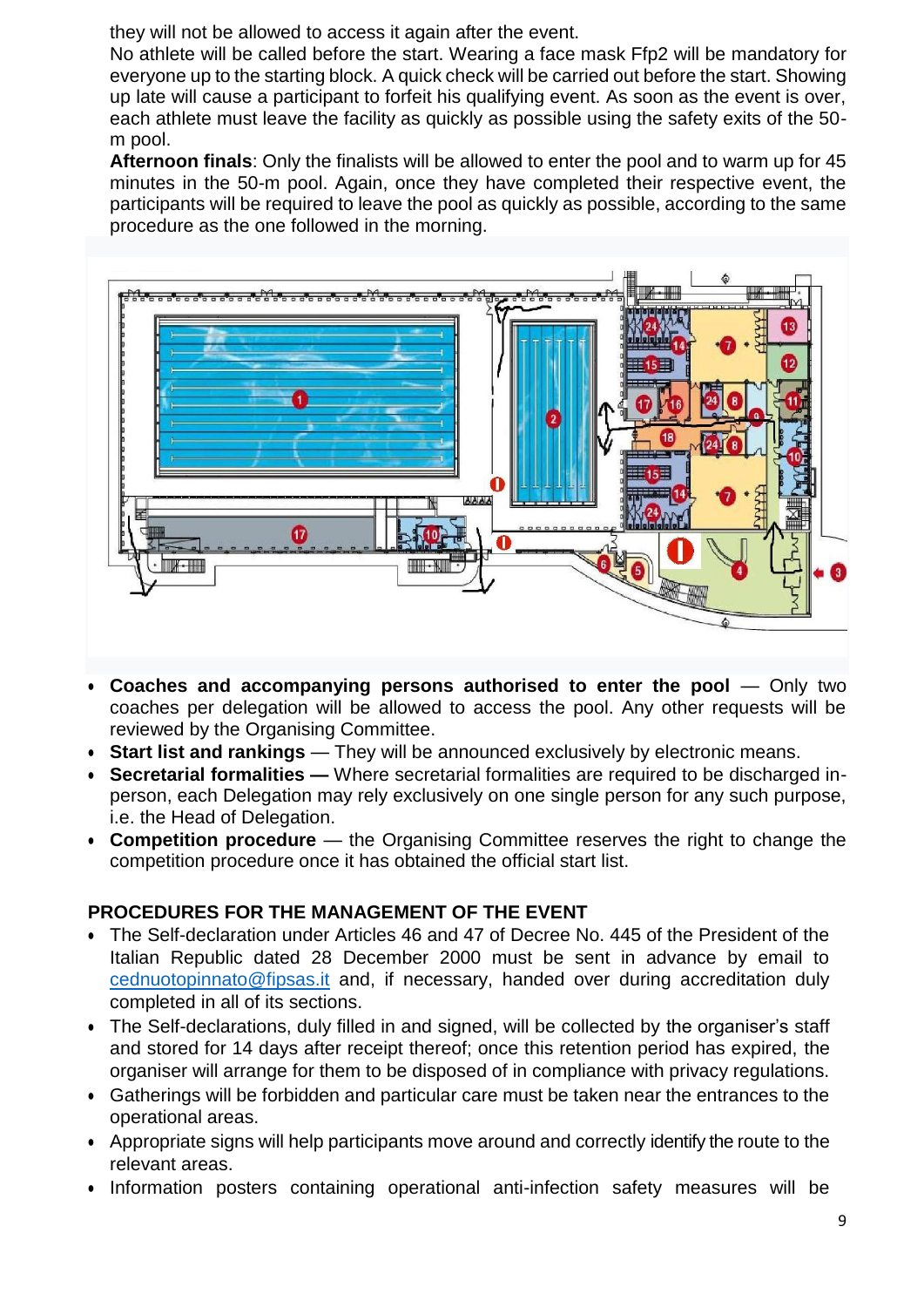displayed.

 All the staff in charge and all the participants will be promptly informed of the requirements set out in this Plan, which shall apply without exception.

## **COVID TEST**

Should anyone need to undergo a second-generation rapid antigenic or molecular (swab), they may do so at the sample collection centre of FRIULI CORAM, located in Via Tarvisio, 5/B ext. 2 – Lignano Sabbiadoro (Udine), on any day, from 08.00hrs to 14.00hrs, only by appointment. The request, which must be sent by email to [lignano@coram.it](mailto:lignano@coram.it) within 27 March, must specify the type of test being requested, the names and telephone numbers of the persons for whom such test is requested and the time the test is to be performed. The second-generation rapid antigen test costs around  $\epsilon$  20.00 (the report is issued on paper in about 20 minutes, the Green Certificate is issued within the day), while the molecular test costs around € 90.00 (the report and Green Certificate are issued within the day). The costs are to be settled directly on site.

*IMPORTANT: The provisions contained in this Plan reflect the current Italian regulatory framework. Should the latter change, the Protocol will be amended accordingly.*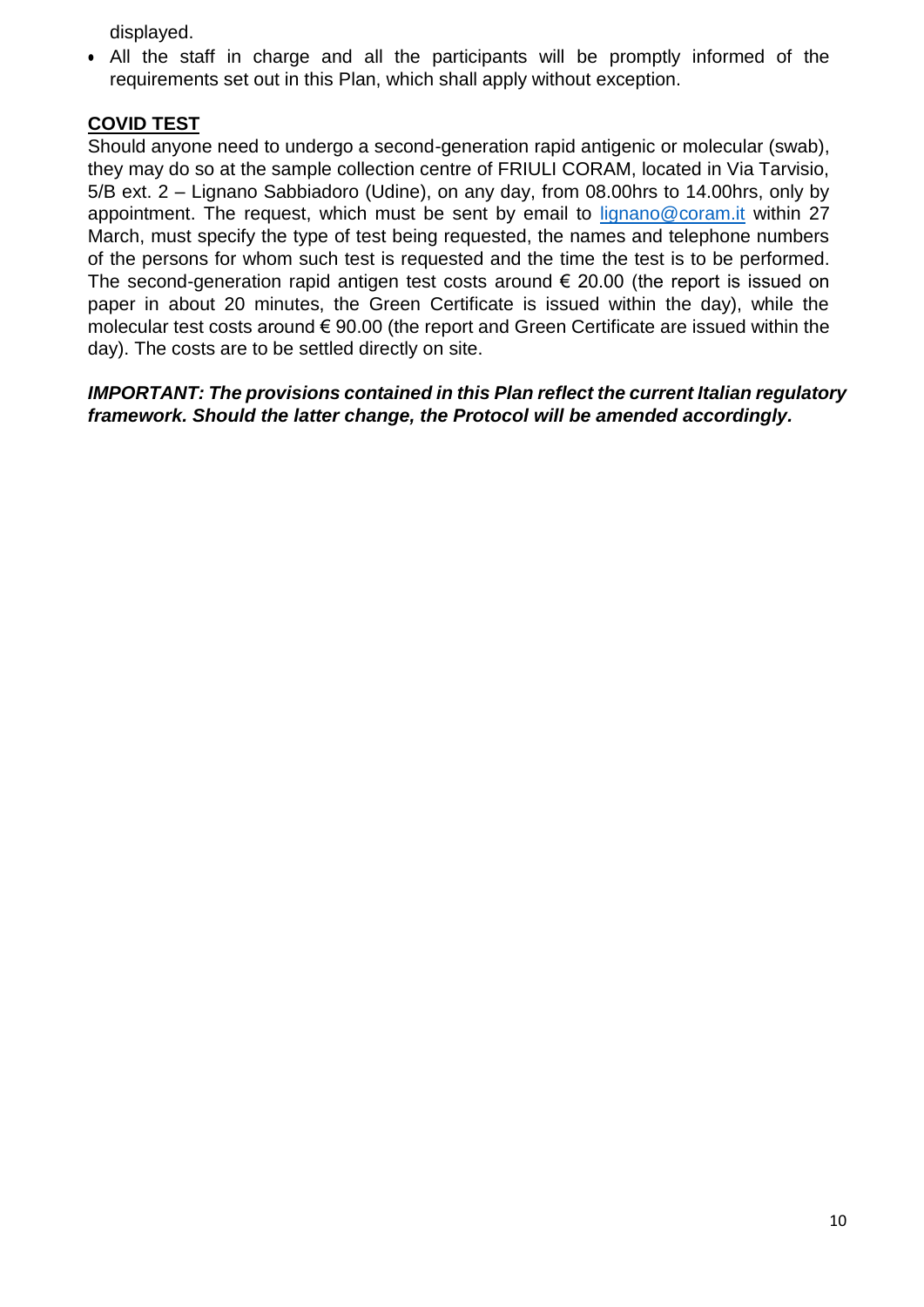#### **SELF-DECLARATION PURSUANT TO ARTICLES 46 AND 47 OF PRESIDENTIAL DECREE NO. 445/2000**

I, the undersigned example and the undersigned the understanding of the understanding of the understanding of the understanding of the understanding of the understanding of the understanding of the understanding of the und \_\_\_\_\_\_\_\_\_\_\_\_\_\_\_\_\_\_\_\_\_\_\_\_\_\_\_\_\_\_\_\_\_\_\_\_\_\_ on\_\_\_\_\_\_\_\_\_\_\_\_\_\_\_\_\_\_\_\_\_\_\_\_\_\_\_\_\_, personal identification card/passport No. **Example 10** a member of the

Delegation, being aware that anyone making false declarations shall be punished under the Italian Criminal Code and the Italian Special Laws governing such matters (Article 46/47 of Presidential Decree 445/2000), **hereby declare**, on my own responsibility that:

| I have had COVID-19 and, if answering yes, I am in possession of a certificate of                                                                                                                                                                                                                                                                                                                                | <b>YES</b> | NO        |
|------------------------------------------------------------------------------------------------------------------------------------------------------------------------------------------------------------------------------------------------------------------------------------------------------------------------------------------------------------------------------------------------------------------|------------|-----------|
| certificate of return to competitive activity, dated _                                                                                                                                                                                                                                                                                                                                                           |            |           |
| I have been subjected to quarantine measures                                                                                                                                                                                                                                                                                                                                                                     | <b>YES</b> | NO        |
| on the date of signing this self-declaration I have symptoms attributable to the<br>COVID-19 infection (fever, cough, breathing difficulties, etc.) or other flu-like<br>symptoms, and I am aware that I will not be able to access the sporting venue<br>unless I am in possession a certificate of recovery and a certificate of competitive<br>sport fitness or certificate of return to competitive activity | <b>YES</b> | NO        |
| I have been exposed to proven, likely or suspected cases of COVID-19 in the past<br>14 days, and indicate here the date of the final day of voluntary self-isolation                                                                                                                                                                                                                                             | YES        | NO        |
| to have been subjected to vaccination against COVID-19 with a number of doses<br>equal to  and, if so, to show the relative certification issued by the National<br><b>Health Service</b>                                                                                                                                                                                                                        | <b>YES</b> | NO.       |
| to have received timely information from Organising Committee staff about the<br>covid-19 prevention protocols and the rules of conduct                                                                                                                                                                                                                                                                          | <b>YES</b> | <b>NO</b> |
| to have carried out a rapid molecular or antigenic swab with negative results in the<br>last 48 hours, for which the relative report is presented                                                                                                                                                                                                                                                                | <b>YES</b> | <b>NO</b> |

I am aware that:

- in case I have been affected by COVID-19, I will not be able to access the sporting venue unless I am in possession of a certificate of recovery from Covid-19 and a certificate of competitive sport fitness or certificate of return to competitive activity;

- in case I have not been affected by Covid-19 and, therefore, have not a certificate of recovery, I will not be able to access the sporting venue unless I am in possession of a certificate of anti-SARS-CoV-2 vaccination at the end of the prescribed cycle (in the case of vaccinations with unauthorized vaccines or not as equivalent in Italy, access to the swimming pool, hotel and restaurant services is allowed after carrying out a rapid or molecular antigen test with a negative result for the SARS-CoV-2 virus having validity of 48 hours from execution if rapid antigenic or 72 hours if molecular).

**I undertake** to inform the Federation physician and, in his/her absence, the accompanying manager and to refrain from showing up at the sports site in case of:

• I have a temperature above 37.5°;

• I have been exposed to proven, likely or suspected cases of COVID-19;

• I have any related symptoms (cough, cold, sore throat, difficulty breathing, shortness of breath, fatigue and muscle pain, abdominal pain, diarrhoea, loss of taste and/or smell).

**I undertake** to take appropriate measures to reduce the risk of COVID-19 contagion in accordance with the health recommendations of which I the undersigned am aware. For an event taking place in a sports facility, I hereby **authorize** officials to measure my body temperature every time I enter the aforementioned facility, for the purpose of preventing COVID-19 contagion.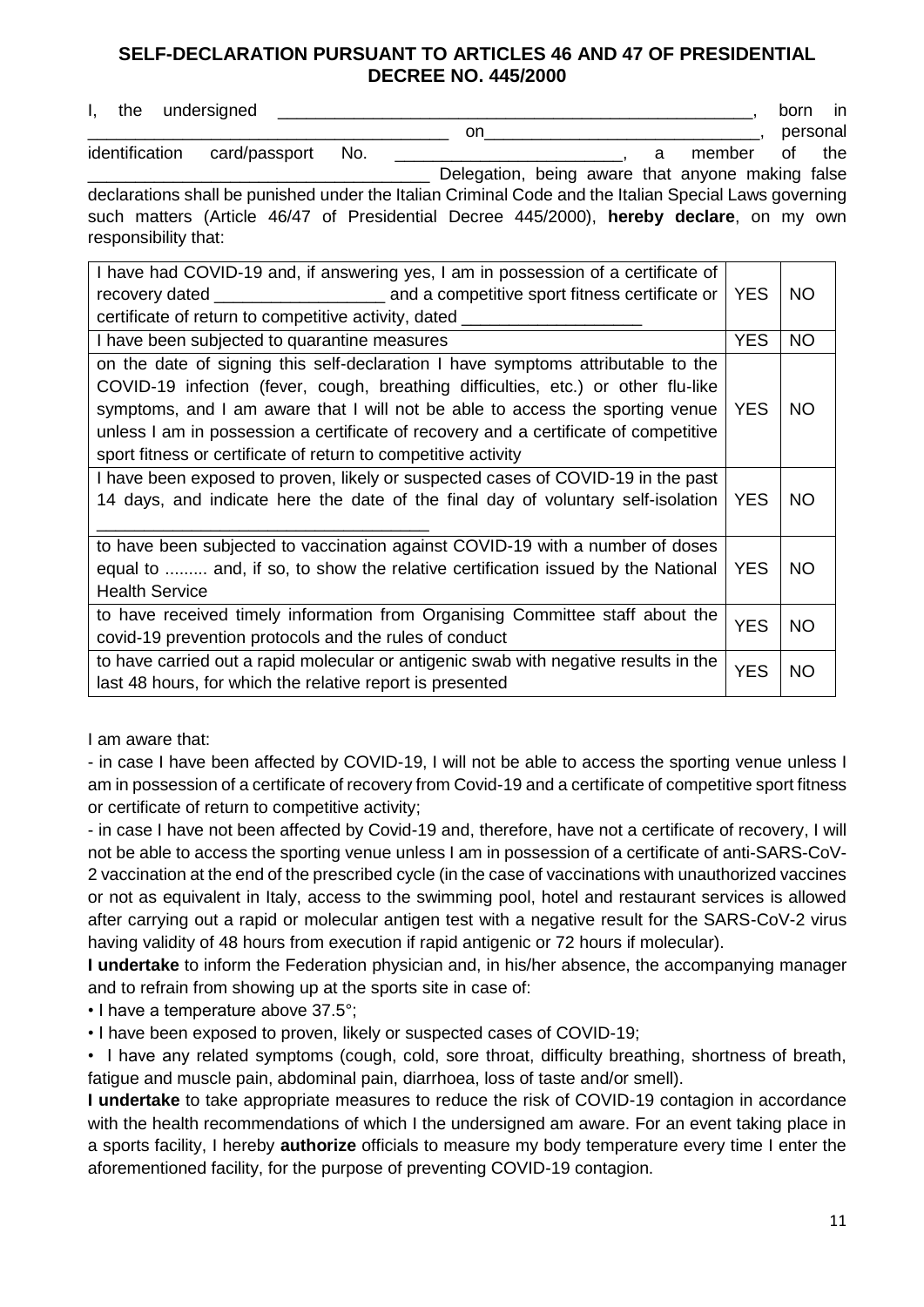**I declare** that I participate in the activity as an  $\Box$  athlete  $\Box$  technician  $\Box$  companion  $\Box$  manager spontaneously and on a voluntary basis and therefore I indemnify and exonerate from any and all responsibility the Organising Committee and its employees, officers or agents from any case of contagion from Covid-19 that should occur following participation in the activity in question.

Place and date  $\Box$ 

Declarant's signature \_\_\_\_\_\_\_\_\_\_\_\_\_\_\_\_\_\_\_\_\_\_\_\_\_\_\_\_\_\_

Parent's signature (if the declarant is a minor)\_\_\_\_\_\_\_\_\_\_\_\_\_\_\_\_\_\_\_\_\_\_\_\_\_\_\_\_\_\_\_\_

*The above information will be processed in accordance with Regulation EU 2016/679 (General Data Protection Regulation) for Covid-19 prevention purposes.*

By signing this letter, the data subject represents that he/she has read and accepts the disclosure pursuant to *Articles 13 and 14 of Regulation (EU) 2016/679 as provided herebelow.*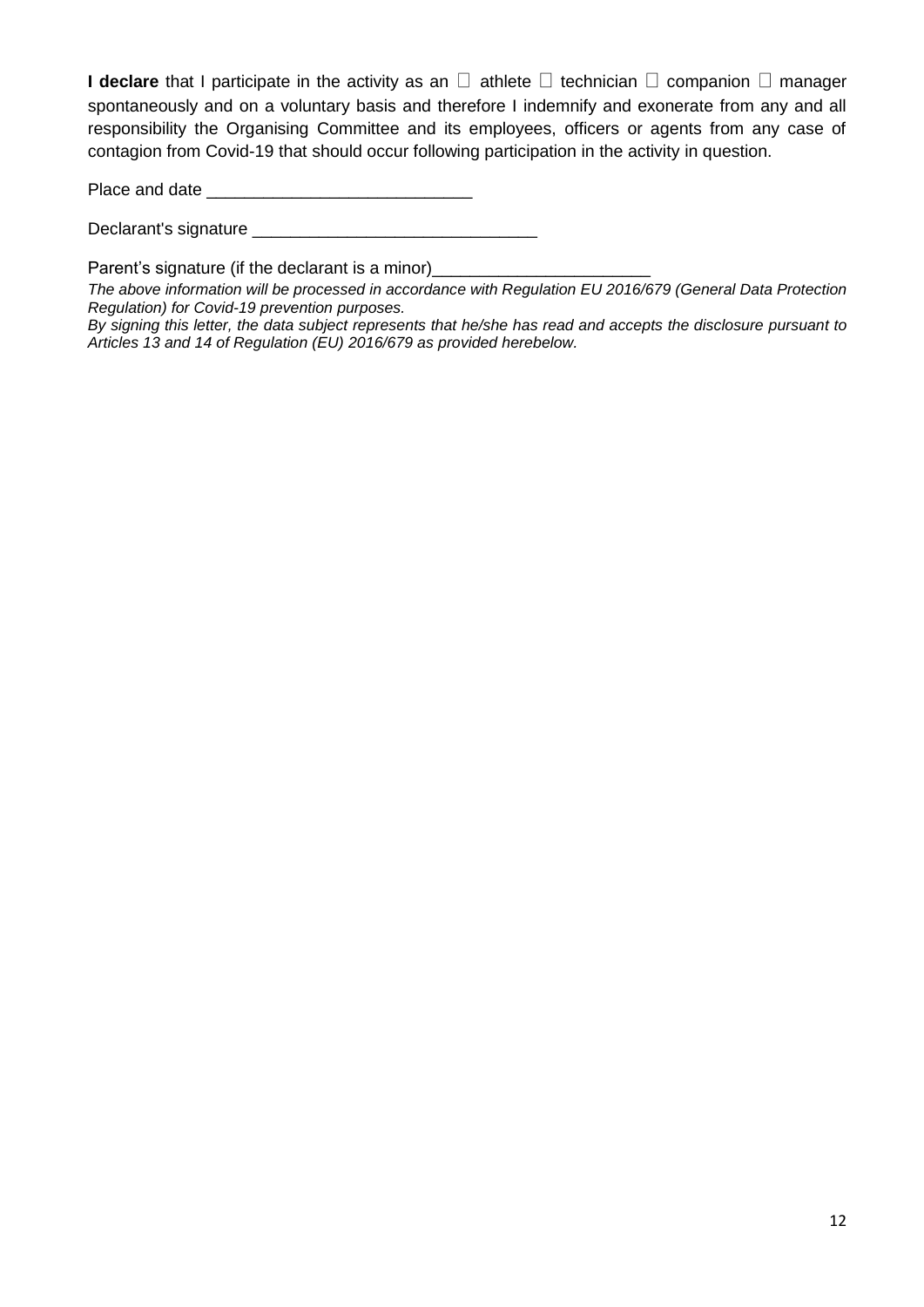#### **DISCLOSURE**

#### *pursuant to Articles 13 and 14 of Regulation (EU) 2016/679 (hereinafter the "GDPR")*

Dear Sir/Madam,

This is to inform you that Organising Committee, in its capacity as Data Controller, will — for the purposes and with the methods described below — process the personal data provided by you in the course of the sports activity performed at the sports site during the period of COVID-19 epidemiological emergency management.

More specifically, Organising Committee will process the following personal data:

- a) Personal details and individually identifiable information;
- b) Data relating to possible SARS-CoV-2 infection;
- c) Data relating to detecting the state of health (body temperature check, verification of possession and validity of the reinforced green pass or other equivalent certification in one of the following languages: Italian, English, French, Spanish or German).

#### **1. Purposes of processing and legal basis**

The processing of the aforesaid data is necessary for COVID-19 contagion prevention purposes, in pursuance of the Article 6 paragraph 1 letter c of the GDPR, of the Article 9 paragraph 2 letter b of the GDPR, and of the "Health Protection Plan of the International Finswimming competition called 2022 FISU University World Cup Finswimming" adopted by the Organising Committee.

#### **2. Processing method**

The processing of your personal data will be carried out through the operations set out in Article 4 n. 2) of the GDPR, with reliance being made also on electronic means.

Information relating to your body temperature will not be subject to registration except in the case in which this reading is higher than 37.5 ° and only when it is necessary to document the reasons that prevented access to the places already mentioned.

The green certification (electronic and/or paper-based) will be checked using the official application "Verifica C-19" developed by the Ministry of Health through SOGEI. For more information, please follow this link:<https://www.dgc.gov.it/web/faq.html#verifica19>

The app is installed on the mobile device used by the personnel appointed by the Owner to perform checks in order to grant access to the sports site and allows designated operators to check the validity and authenticity of the COVID-19 Green Certificate produced in Italy by the "DGC" national platform of the Ministry of Health, as well as the "EU Digital COVID Certificates" issued by the other member states of the European Union — by scanning the QR code shown on the Green Certificate. Once the information contained in the COVID-19 Green Certificate or the "EU Digital COVID Certificate" has been decoded, using the certificate's public signing key, the app will show the main details contained therein, such as first name, last name and date of birth of the certificate holder; certificate validity (checked against the dates contained therein and against the rules in force in Italy for "COVID-19 Green Certificates"). The QR Code shall not disclose the health-related event that generated the Green Certification and the only personal information that can be viewed by the operator shall include such details as may be necessary to ensure that the identity of the person matches that of the certification holder. Persons exempt from the vaccination campaign on the basis of appropriate medical certification issued in accordance with the criteria defined in the Ministry of Health Circular Letter shall not be required to hold and show the "Reinforced" Green Certificate.

#### **3. Obligation to provide your personal data**